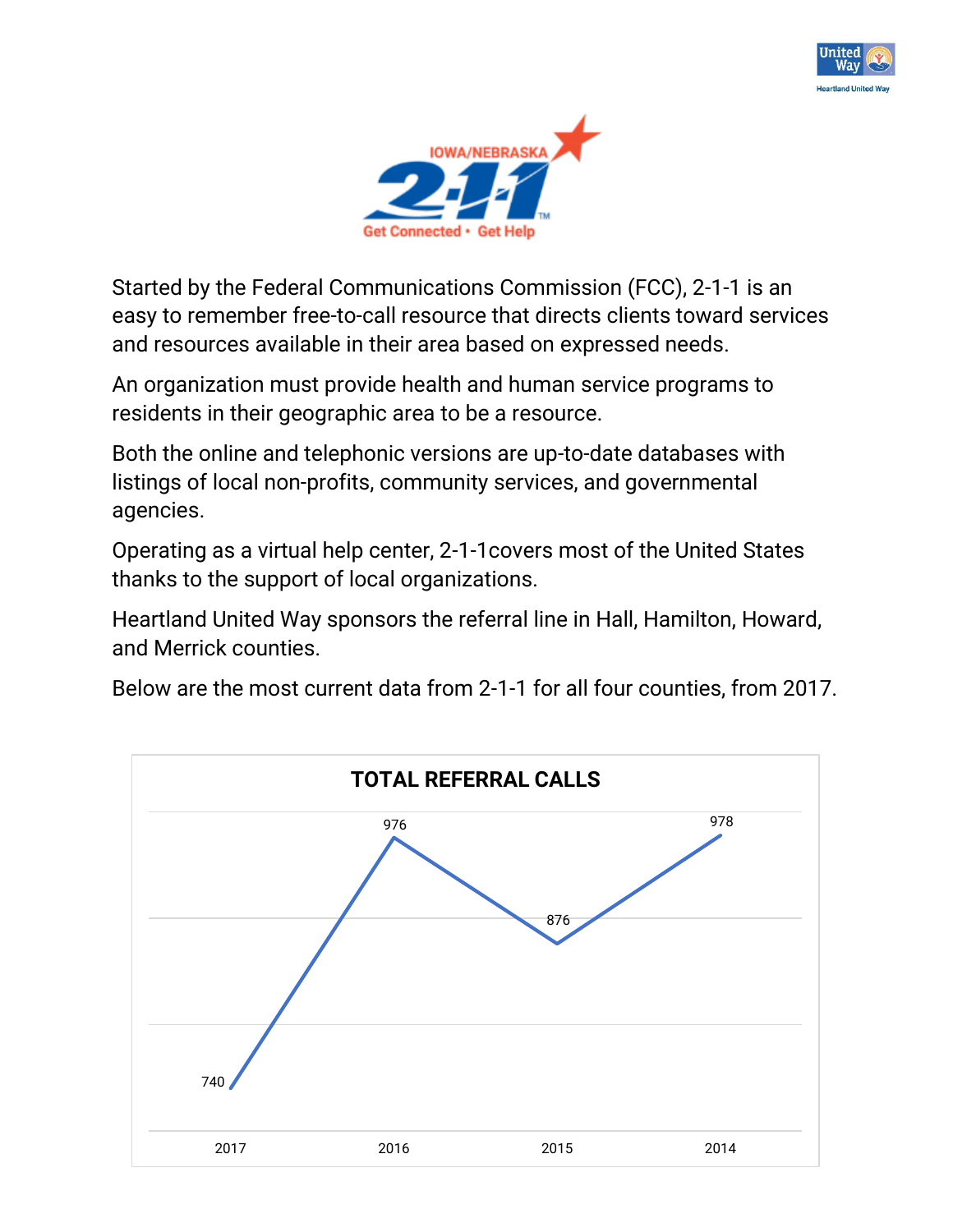

# ALL HUW COUNTY DATA



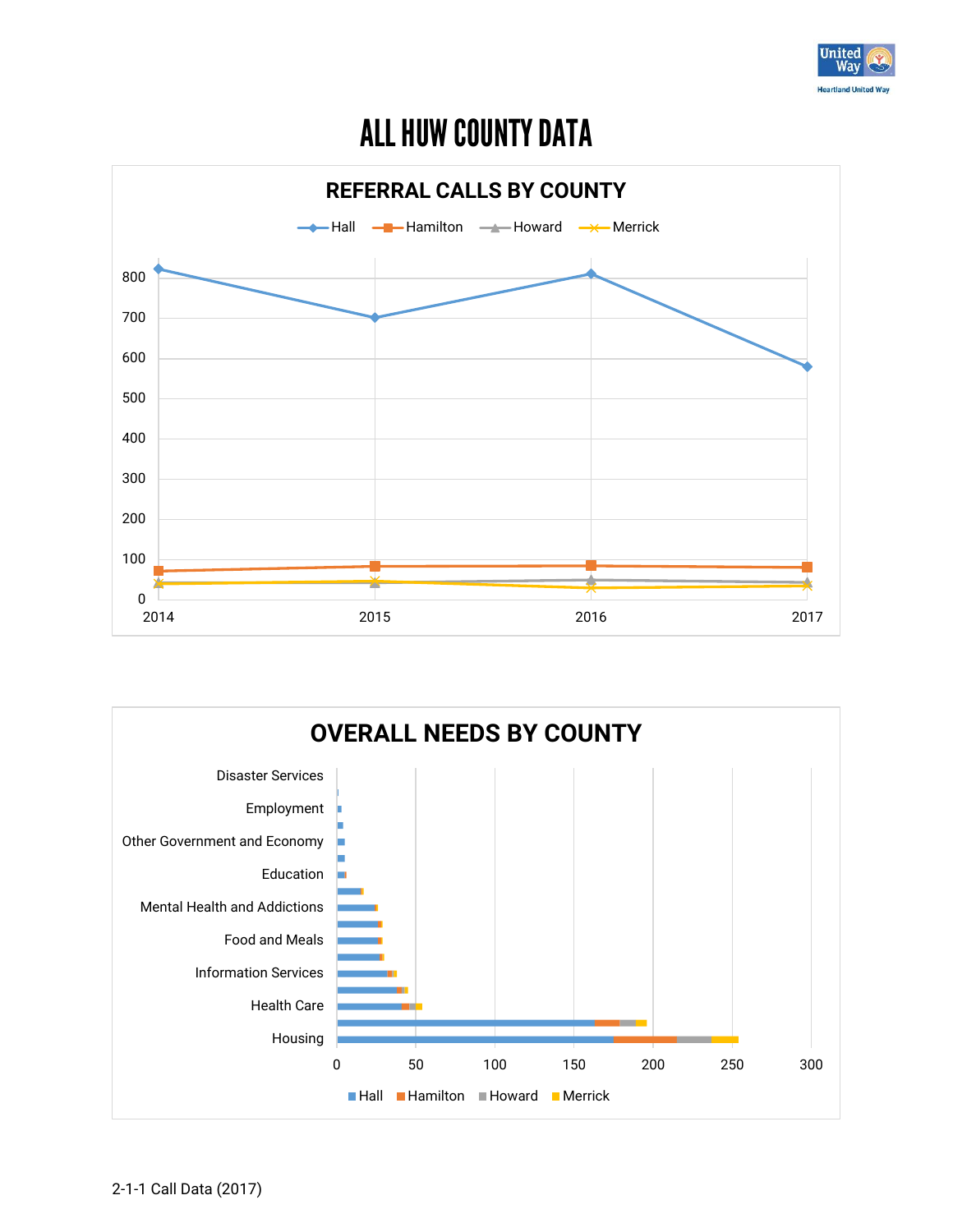

### HALL COUNTY DATA



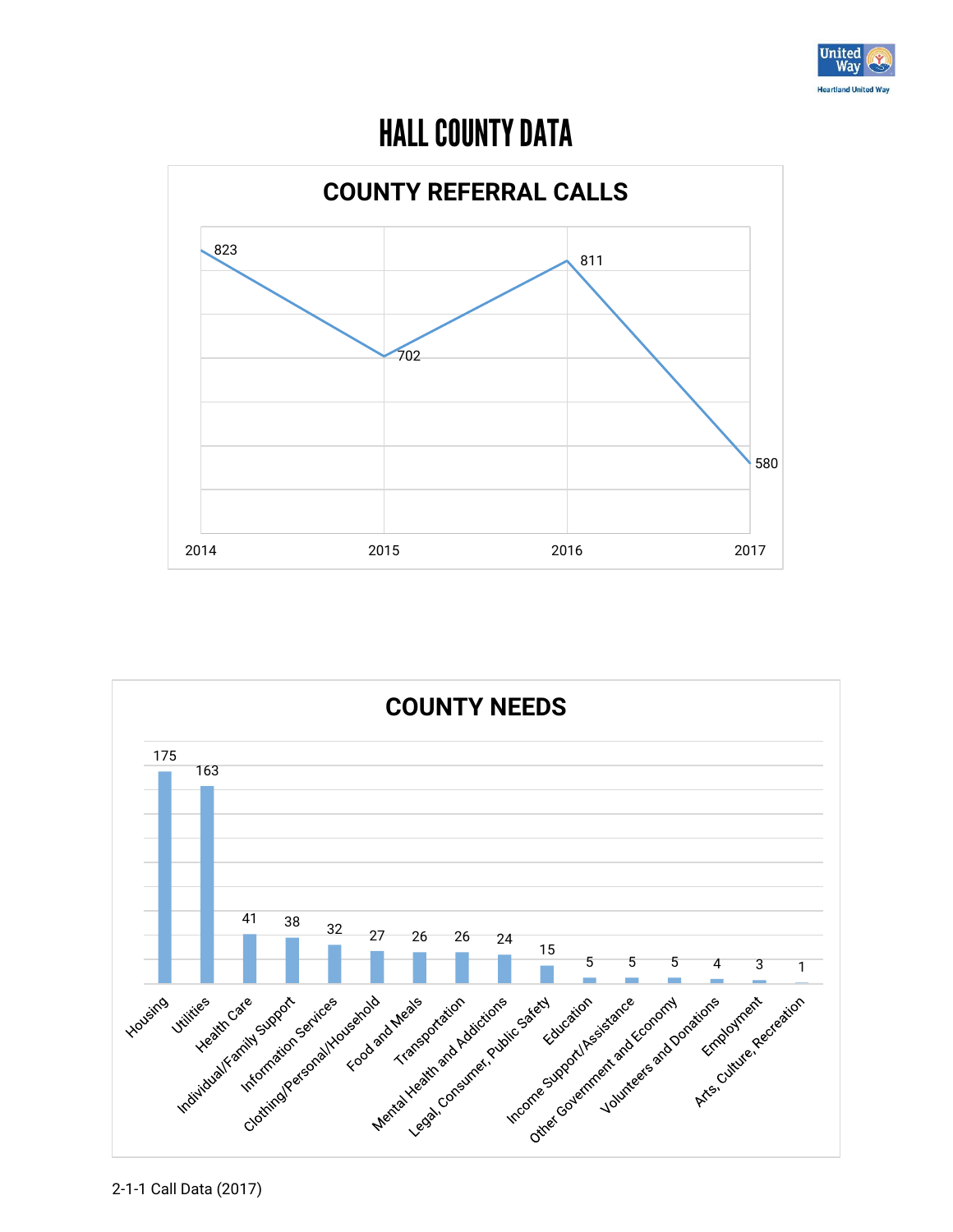

### HAMILTON COUNTY DATA



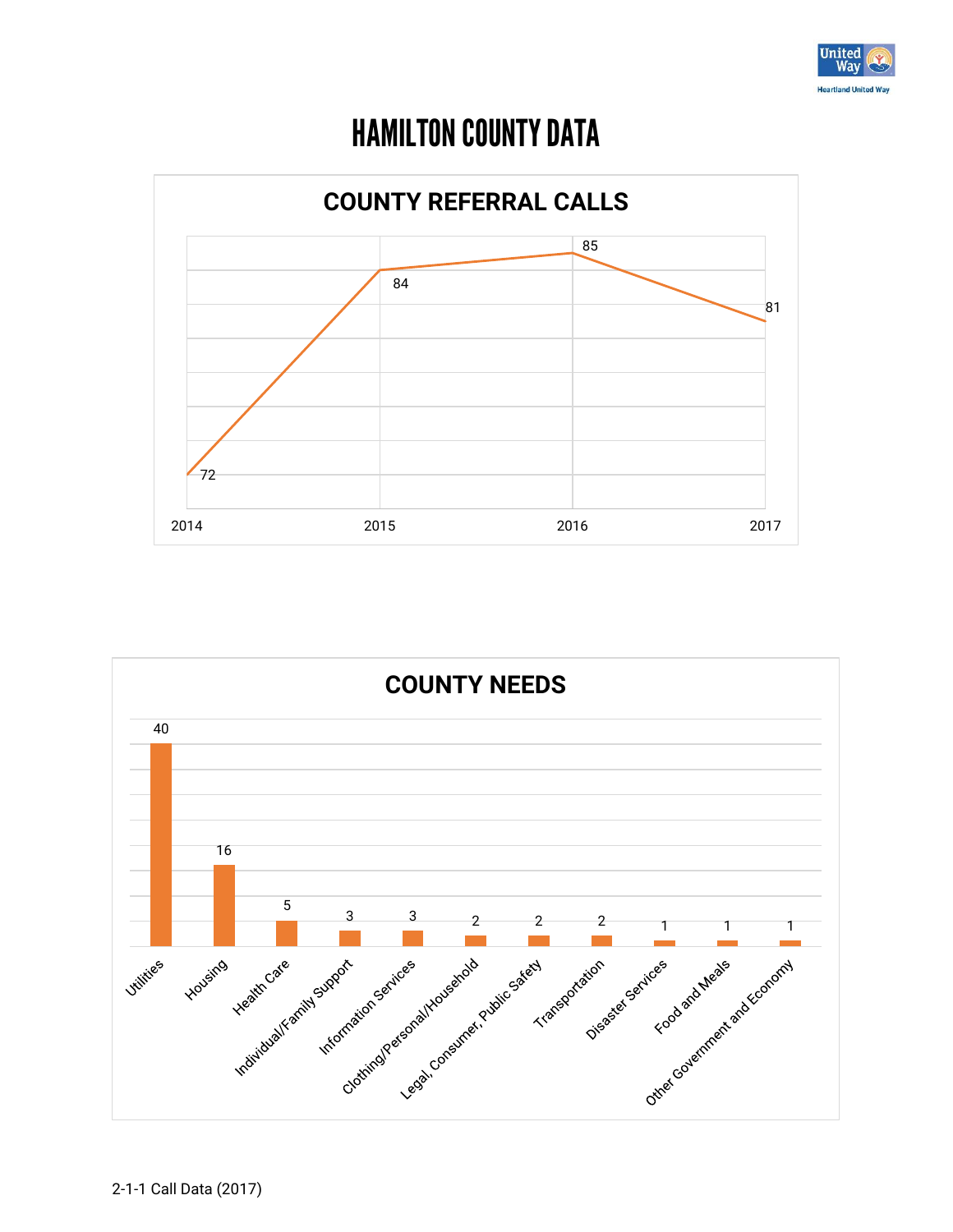

# HOWARD COUNTY DATA